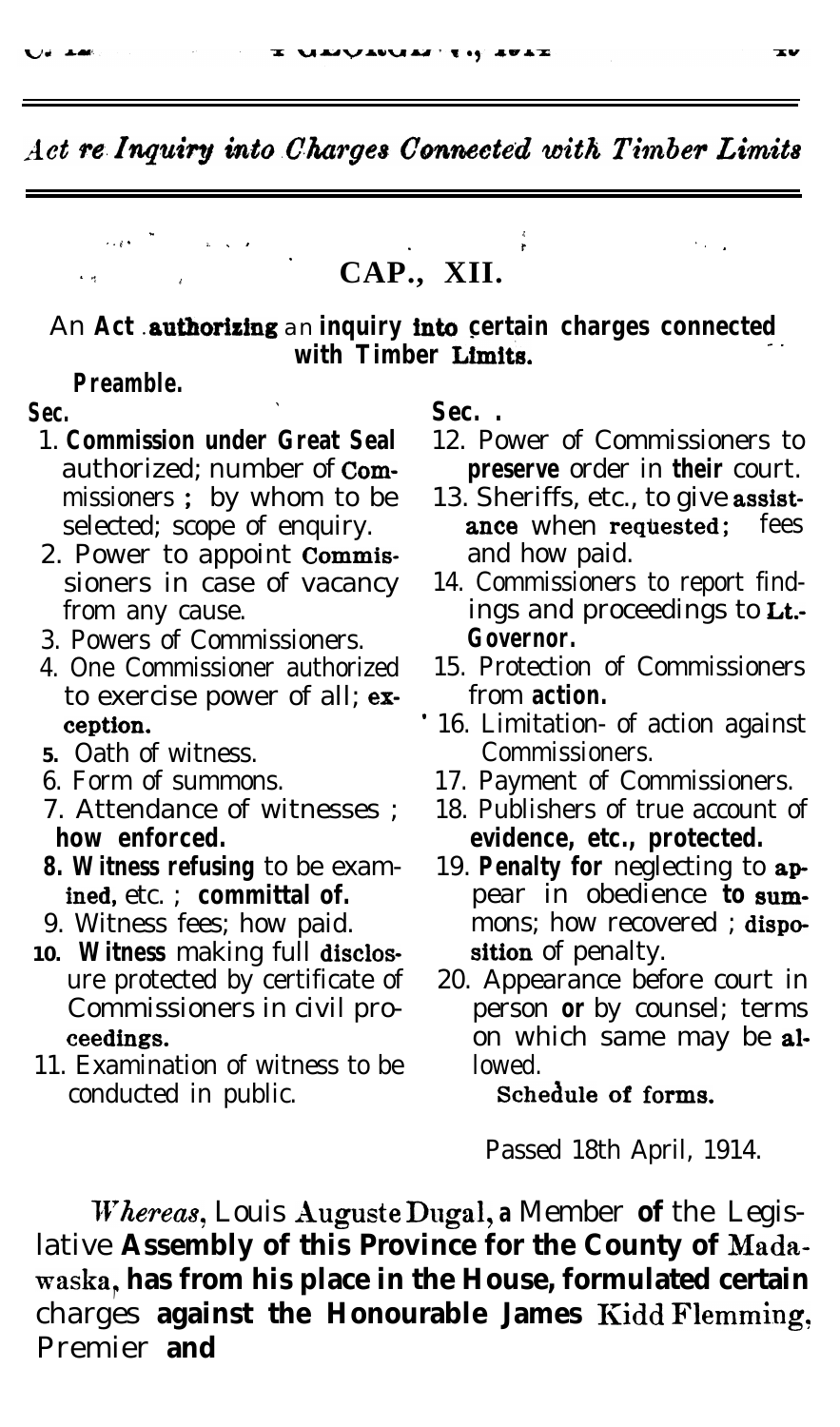$C. 12<sup>6</sup>$ 

Act re Inquiry into Charges Connected with Timber Limits

him, authorizing them to inquire into. the said charges and to report whether they find the said Honourable James Kidd Flemming guilty of directing the extortion of said- moneys **by the'said William H; Berry before the said lands were classified, and if they find that said moneys were so extorted** with the knowledge and consent, and under the direction of the said Honourable James Kidd Flemming, and received **by the said William H. Berry, then what disposition did he make thereof, and to whom the said sums were paid by him,** as well as the ultimate destination of all said moneys.

**2. .As often as any vacancy occurs** in **the office of a** Commissioner acting under this Act, by reason of such **Commissioner dying, resigning or declining, or becoming incapable to act, the Lieutenant-Governor may. , from time** to **time, fill up such vacancy.**

3. **The Commissioners shall have, for the purposes of such investigation or inquiry to be instituted by them in pursuance of this Act, all such powers, rights and privileges as are vested in His Majesty's Supreme Court for the** Province, **or in any Judge thereof, on the occasion of any action or suit in respect of** the following **matters:**

**(a) The enforcing the attendance of witnesses and \* examining them on oath, affirmation or otherwise, as the Commissioners may think fit;**

**(b) The compelling of the production of** books, papers or documents which, in the opinion of the Commissioners, **are necessary to be** produced; <sup>8</sup>

**(c) The adjourning the hearing from time to time and from place to place within the Province, as the Commissioners may deem necessary.**

**,**

(d) **The** punishing of persons **guilty of contempt.**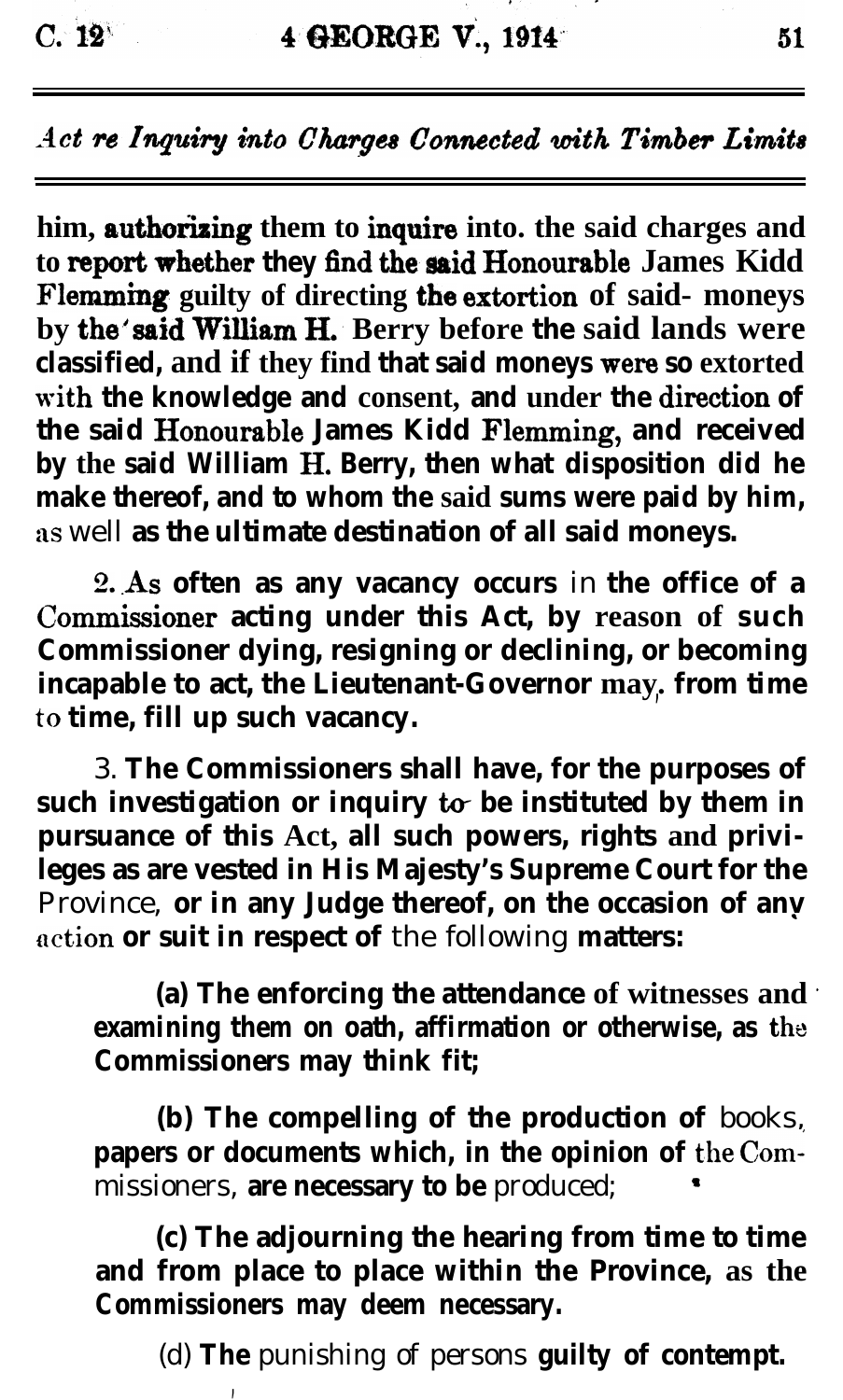**That the said Honorable James Kidd Flemmiq, through the agency of William H. Berry, Chief Superintendent of Scalers of the Crown Land Department of** this **Province, and under the** direct **control of the said Hononrable James Kidd Flemming, in the year A. D. 1913, did unlawfully extort from divers large lessees of Crown Timber Limits within the Province, a sum of fifteen dollars per square mile of their said timber limits, over and above the** amount of bonus paid by them respectively, as set forth in the fifty-third Annual Report of the Crown Land Depart**ment of the Province of New Brunswick for the year ending the thirty-first day of October, A. D. 1913, in pages 23 to 27 thereof, both inclusive,** which said **amounts so un**lawfully extorted from said lessees amounted in the whole **to the sum of about one hundred thousand dollars, no portion of which sum was accounted for or paid into the revenues of this Province, and said moneys were extorted from** said lessees, and paid to the said William H. Berry, with the knowledge and consent and under the direction of the Honourable James Kidd Flemming, while occupying the **said offices of Premier and Minister of Lands and Mines, and** all of said moneys were so paid before the said lands were **classified under the provisions of Chapter 11 of the Statutes of New Brunswick for the year A. D. 1913 ;**

And Whereas, it is deemed proper that the said charges **shall be investigated by a Royal Commission, to be appointed** by His Honour the Lieutenant-Governor:

Be it therefore enacted by the Lieutenant-Governor and Legislative Assembly, as follows:

1. The Lieutenant-Governor is hereby empowered to **cause a Commission or Commissions to issue under the** Great Seal to not more than three persons, to be selected by

.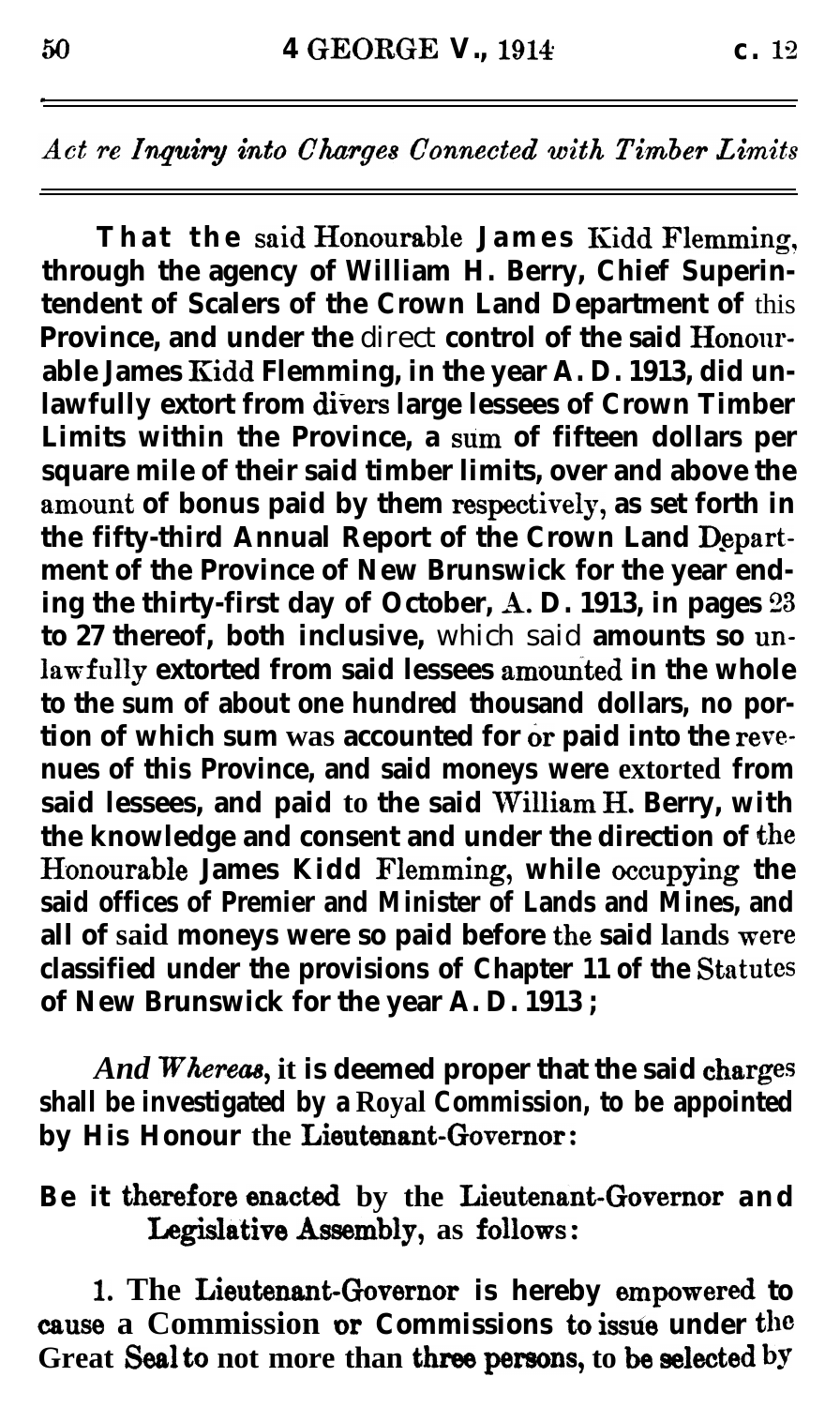**4.** Any one Commissioner may administer the oath to **a** witness, may issue summons **or warrants for** witnesses. and with t.he **consent** of his co-commissioner or commissioners may, sitting **alone,** hold inrestigations or inquiries for the purposes of this Act, **and exercise** all the powers which by this Act may, when the Commissioners are sitting together. be exercised **by all** or either **of** them, except only the power of punishing persons guilty of contempt, which power shall not be **exercised by one'** Commissioner sitting alone, unless by the **order of the** Attorney **General.** 

**5.** The oath or affirmation to be administered to a witness shall be as follows:

**.**

"I do swear that the evidence I shall give touching the matter of this inquiry, shall be the truth, the whole truth, and nothing but the truth, so help me., God."

6. The summons to a. witness may be in Form " $A$ " in the Schedule to this Act, and one or more witnesses **ma-r-** be included in the same summons,

The summons may be served by  $\mathbf a$ ny person at  $\mathbf a$ ny place within the Province.

**'7. If any person summoned** as & witness neglects 01 refuses to appear at the time and place appointed by the **summons, and no excuse which, in the** opinion of the Cornmissioners, is sufficient, is offered for such neglect or refusal. **then, after proof on oath or affirmation to the satisfaction of! the Commissioners of the. summons having been served up011 such person, either personally or by leaving the same for him with some adult person at his** last or most usual plac\*e **of abode, the Commissioners may issue their warrant ili** Form "B" in the Schedule to this Act, to bring and have

**c**

*I*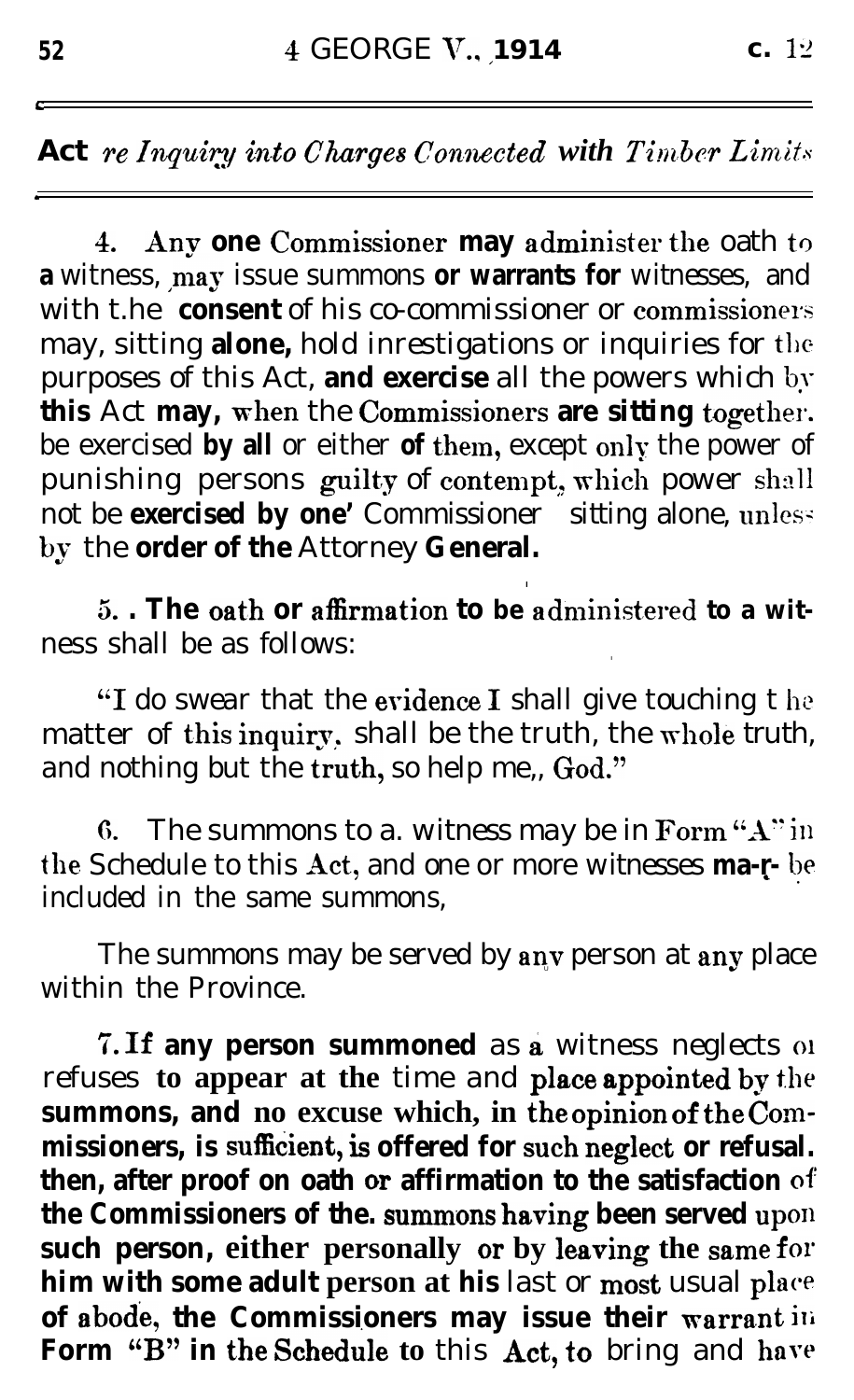**such person at the time and place therein mentioned before the Commissioners, then and there to be examined on oath** or affirmation. Such warrant and the warrant of commit**lnent in the next succeeding section may be executedi by ariy sheriff or constable in the Province to whdm it may have** been **delivered for that purpose, and the person ordered by** the **said warrant to be arrested and conveyed before the Commissioners, or to the gaol specified in said warrant, as** the case **mav be, may' be so arrested and conveyed by such** officer, whether arrested within or without or conveyed **wholly within or without, or partly within and partly mithout the County of which such officer is a sheriff or con**stable.

8. **If any before the Commissioners either in obedience to the summons aforesaid, or by virtue of** the **warrant aforesaid, or being brought by the sheriff** or **gaoler, after commitment as hereinafter provided, shall <sup>i</sup>** refuse **to** be **examined upon oath or affirmation concerning** anv matter which, in the opinion of the Commissioners, is **relevant to the inquiry or investigation, or refuses t-o take** the **oath or affirmation aforesaid, or, having taken the oath** or affirmation, refuses to **answer** all such questions as **are** then **put to him- by the Commissioners, and which in the** opinion of the **Commissioners** are relevant to the matter to **be inquired into or investigated by them,** without offering any excuse **for** his **refusal which, in the opinion, of the Com**missioners, is sufficient, **refuses to produce all or any** books, documents and papers which he may, by the Commissioners, be required to produce either in and by **the** summons afore: said, or by direction **of the Commissioners upon such hear**ing, **the Commissioners may, by warrant in Form "C" in the** Schedule **to this Act, commit the person so refusing to the** common gaol of the County in which the Commissioners may then be holding their Court, there to remain and be im-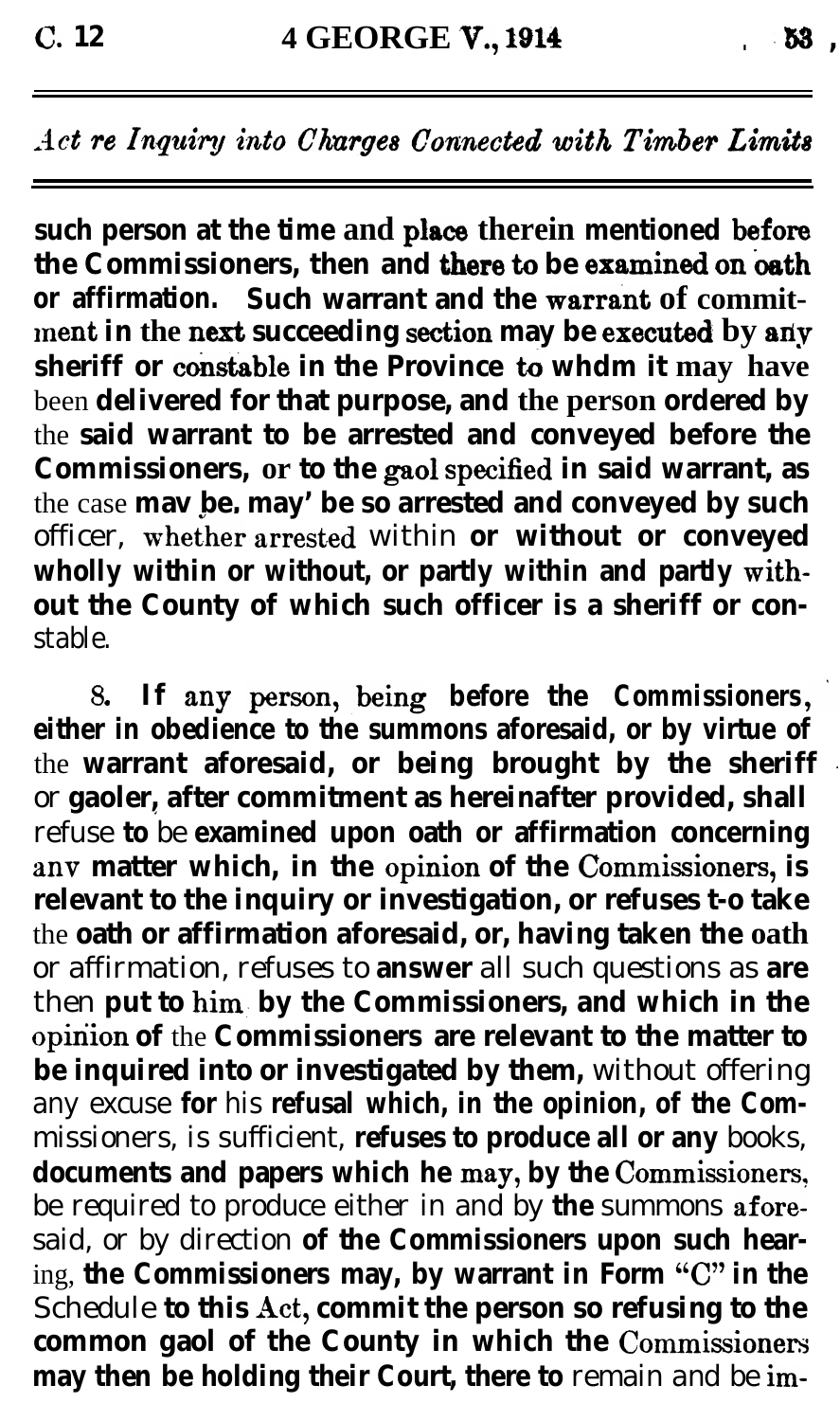**prisoned for any term not exceeding thirty days, which** shall **be by the Commissioners adjudged and specified in** said warrant, and in case any person be imprisoned under and bv virtue of such last-mentioned warrant, the Commissioners shall hold their Court at some place within the same **County in which such person is imprisoned on the last day of the term for which such person has been so imprisoned., and the sheriff or gaoler in whose custody such person then** is, shall on such last day of the term of imprisonment, bring **such person in custody before the Co-issioners at such** hour as the Commissioners may, verbally or in writing, di**rect, then and there to be further examined before the Commissioners, and if such person then and there persists in** his former refusal, the Commissioners may, by warrant in Form "C" in the Schedule to this Act, recommit him to the **said gaol for any further period, not exceeding thirty days, and so on, from time to time, until such person being brought** before the Commissioners, ceases to persist in such refusal.

9. **All persons summoned to attend and attending before the Commissioners vpon summons, shall be entitled to their reasonable expenses, and the amount thereof shall be fixed and determined by the Commissioners, and shall lx** paid by warrant of the Lieutenant-Governor-in-Council, on **the certificate of the Commissioners.** 

**10. Any person examined as a witness in any inquiry** under this Act, who, in the opinion of the Commissioners, makes a full and true disclosure, touching all the matters in **respect to which he is examined, shall receive a certificate under 'the hand.of the Commissioners stating that the** wit**ness has, upon his examination, made a full and true** dis**closure' as aforesaid, and no evidence given or taken under this Act, shall be admissible against such person in any civil**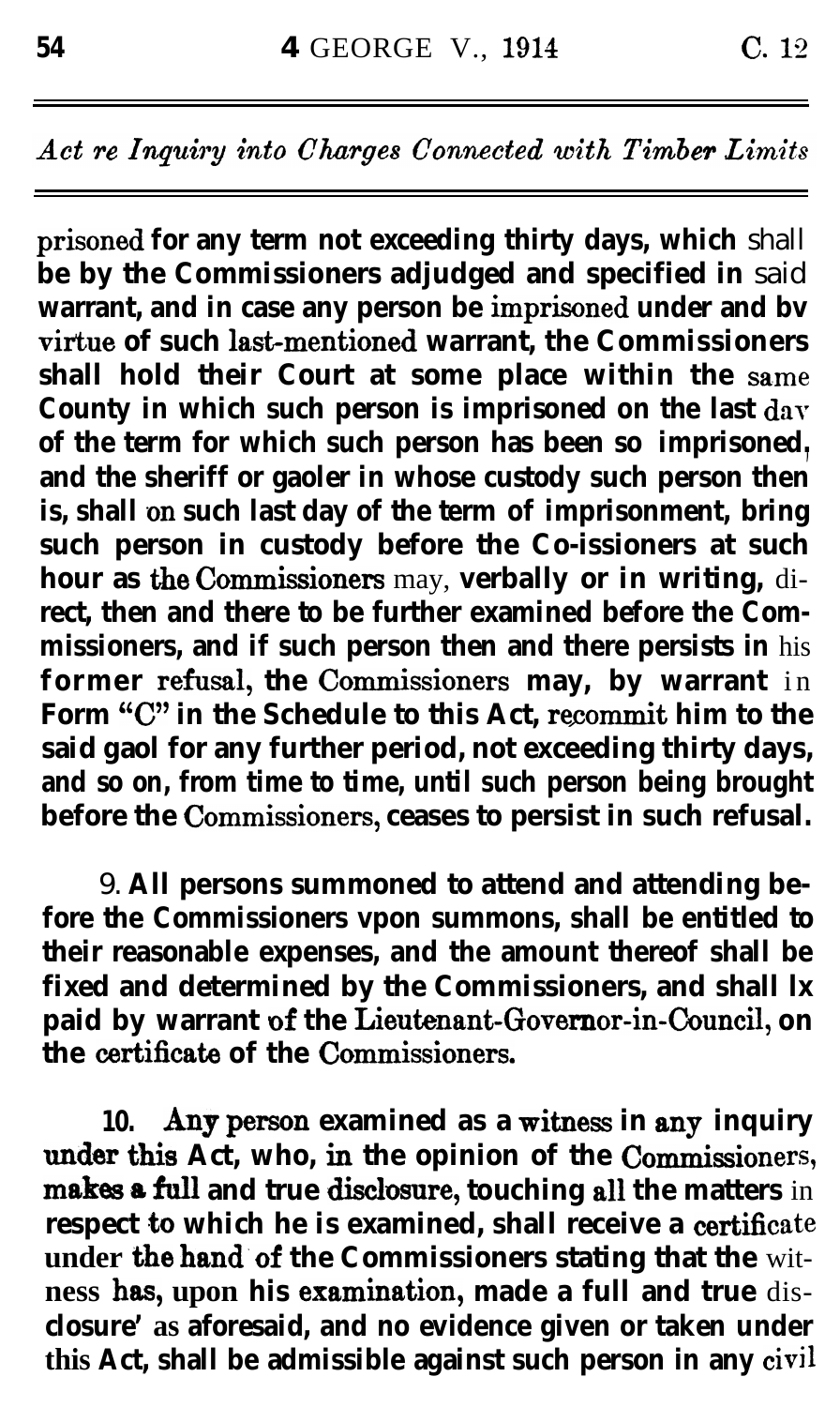**proceedings whatever, if such certificate be produced to the Court in which such proceeding is pending.** 

**\_--**

11. **Every lamination of witnesses under this Act** shall be conducted in public.

12. **The Commissioners, when holding their Court,** shall have the like powers for the preservation of order therein and for the punishing of any disturbance or con**tempt committed** in the **face of the Court, as** is **possessed by** a **Judge of the** Supreme Court when sitting for trial of **causes at any** Circuit Court.

**13. All sheriffs, police -officers or constables shall, and** thev **are required-to give, when requested by the Commissioiers, their aid and assistance to the Commissioners** in **the execution of** their duties under this **Act, and they** shall be **entitled, for their services done in compliance with such request,** to **the fees prescribed for similar services by Part II. of Chapter** 188 **of the Consolidated Statutes,** 1903. **The said fees shall be paid by warrant of the Lieutenant-Governor-in~Counci1 on the certificate of the Commissioners.**

14. The Commissioners shall report the evidence taken **before them and** their findings **thereon, and the proceedings of the Commissioners** to **the Lieutenant-Governor.** 

15. No action shall be brought or maintained against the **Commissioners, or either of them, by reason of any act purporting** to **be done by him or them** in his **or** their **capa**city as such Commissioner or Commissioners, unless it shall appear that such Act **was** done by such Commissioner or **Commissioners without reasonable cause,** and with **actual malice, and** wholly without jurisdiction; and if **any such** action is brought. the defendants may plead the general issue **and** give the special matter of defence in evidence at the **trial of** such **action.**

.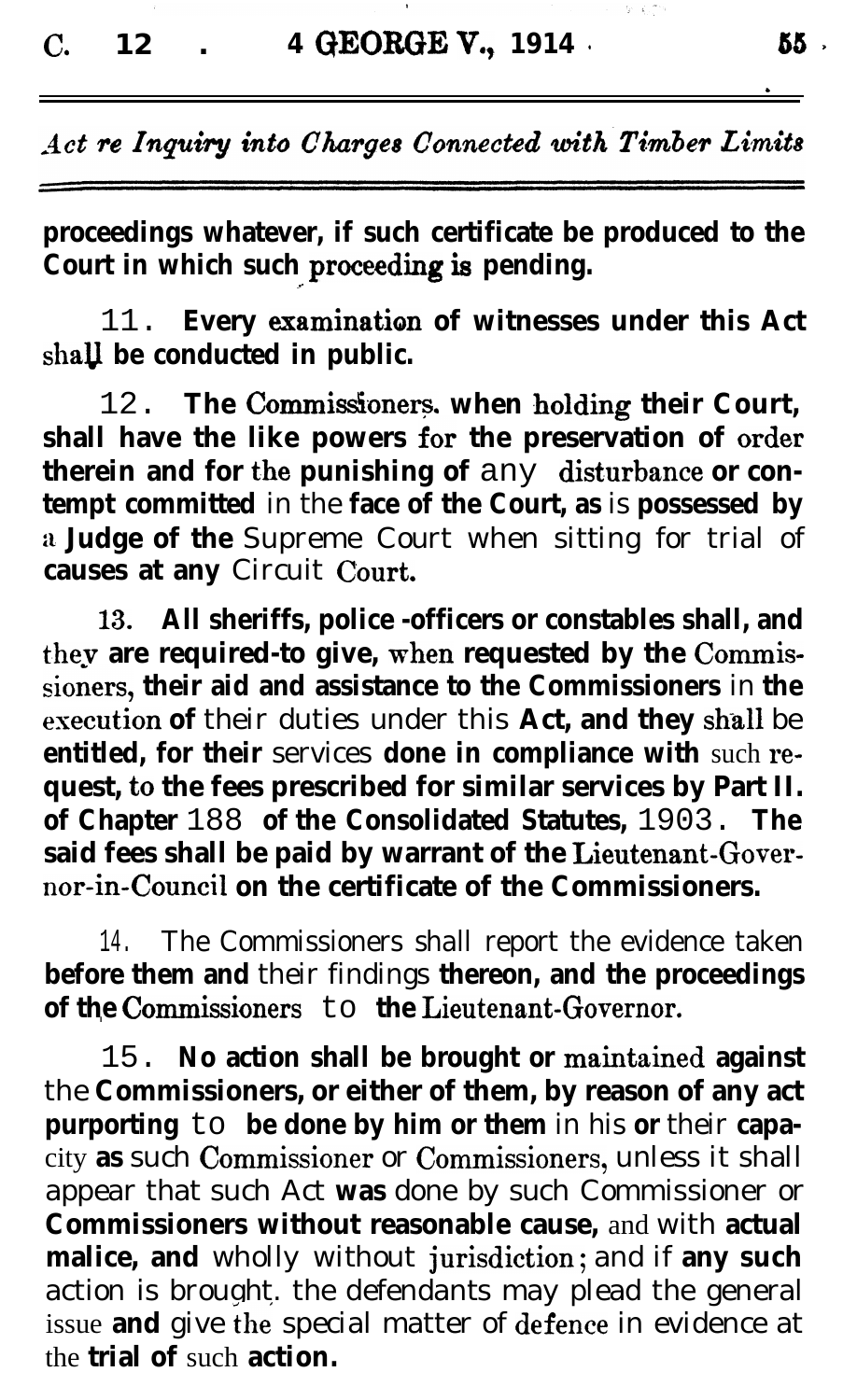16. No action shall be brought against. any Commissioner or **Commissioners appointed to conduct** any- inquiry under this Act for anything done in the execution of his of **their duty under this Act. unless such action shall be brought after one month's' notice thereof, and** within sis calendar months after the doing of -such thing.

**17. The Lieutenant-Governor-in-Council is hereby** em**powered to pay the expenses of the Commissioners and" their services, by warrant upon the Provincial Treasury,** out of **the public moneys of the Province.**

18. No person shall be liable to any suit, action or pro**ceeding, by reason of his publishing a true account of any report of the Commissioners or of any evidence taken** by them or either of them.

**19 Any person who neglects or refuses to appear be**fore the **Commissioners, in obedience to any summons** under **this Act duly served upon him, and offers no reasonable es-•** cuw ror such neglect or refusal, shall also be liable to a **penalty not exceeding four hundred dollars, to be recovered** with costs under "The Summary Convictions Act" before two Justices of the Peace for the County in which such **neglect or refusal takes place, and such penalty, when collected, shall be payable to 'the Provincial Secretary-Treas. urer for the use of the Province.** 

**20. Should any person be desirous of appearing either in** person or by counsel at the said investigation or inquiry, and of. examining or cross-examining the witnesses thereat, **the ~o~~ione~ may permit him to do <sup>m</sup> to the extent and on the terms that they, may deem proper.**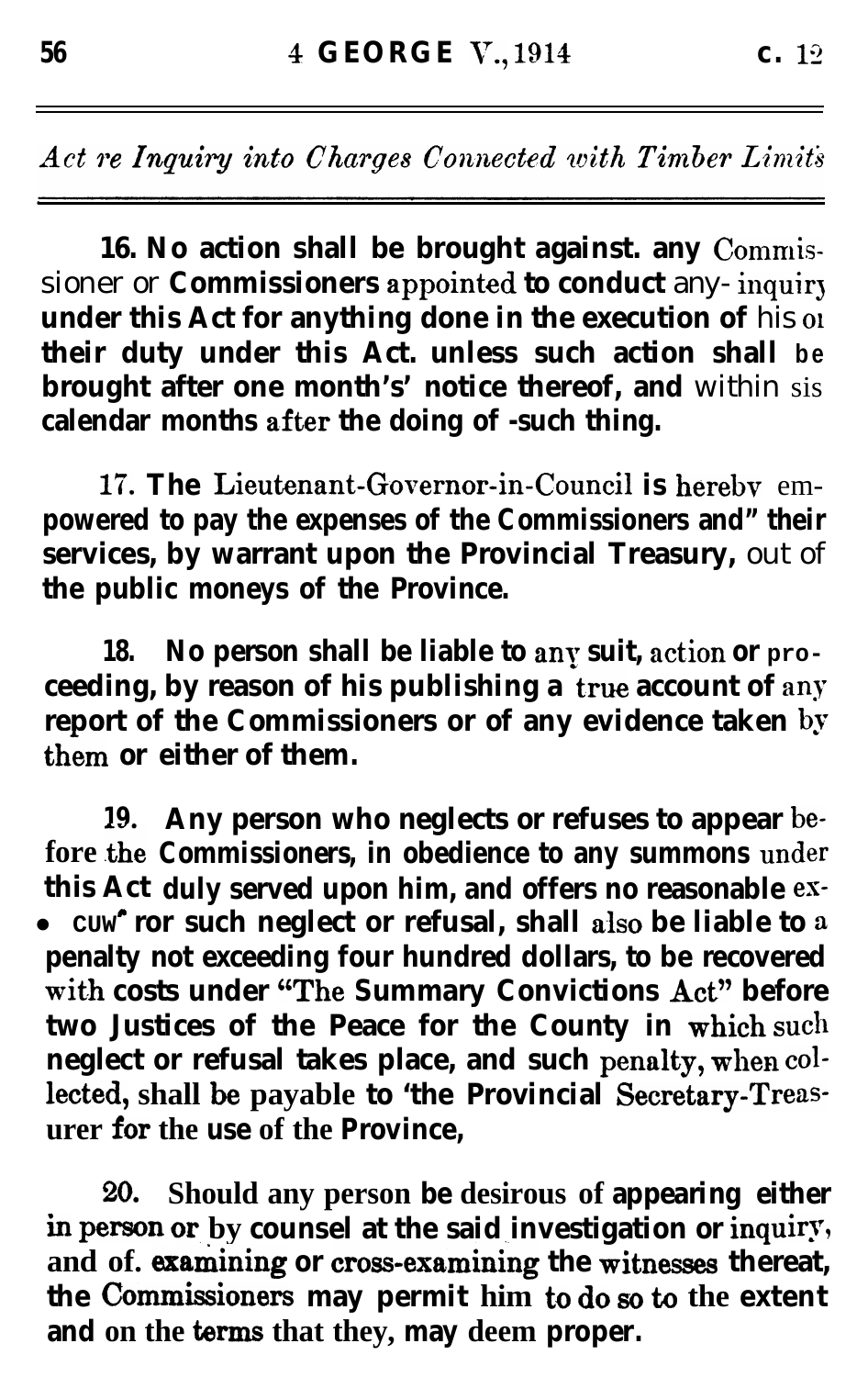### **SCHEDULE.**

# **FORW A.**

# **To A.-B.**

You are hereby summoned to attend personally before the **Commissioners appointed under the Great Seal of the** Province to investigate *(stating the cause) at* on the **day of at** the hour of o'clock in the noon of the same day. then and there to testify the truth according to your knowledge in the matter of the inquiry now pending, and then **and** there to produce *(specifying the books OT documents to be*  $produced)$ , and this you shall by no means omit under the penalties in such case provided.

day Given under my (or our) hand at the in the **County of** this *Of* A, D. 19

*(Signature)* Commissioner or Commissioners.

## FORM B.

To any Constable in the Province-of Xew Brunswick, and **to** the Sheriff of any County in the said Province:

Whereas, a Summons was issued by me (or us), a Commissioner (or the *Commissioners)* duly appointed and acting under the provisions of the Act of the Legislature **af** New Brunswick, passed in the year 1914, intituled "An Act authorizing an Inquiry into certain charges connected with Timber Limits," to A. B., summoning him **to** appear before me ( $or$  US), under said Act, and the said A. B. has not ap-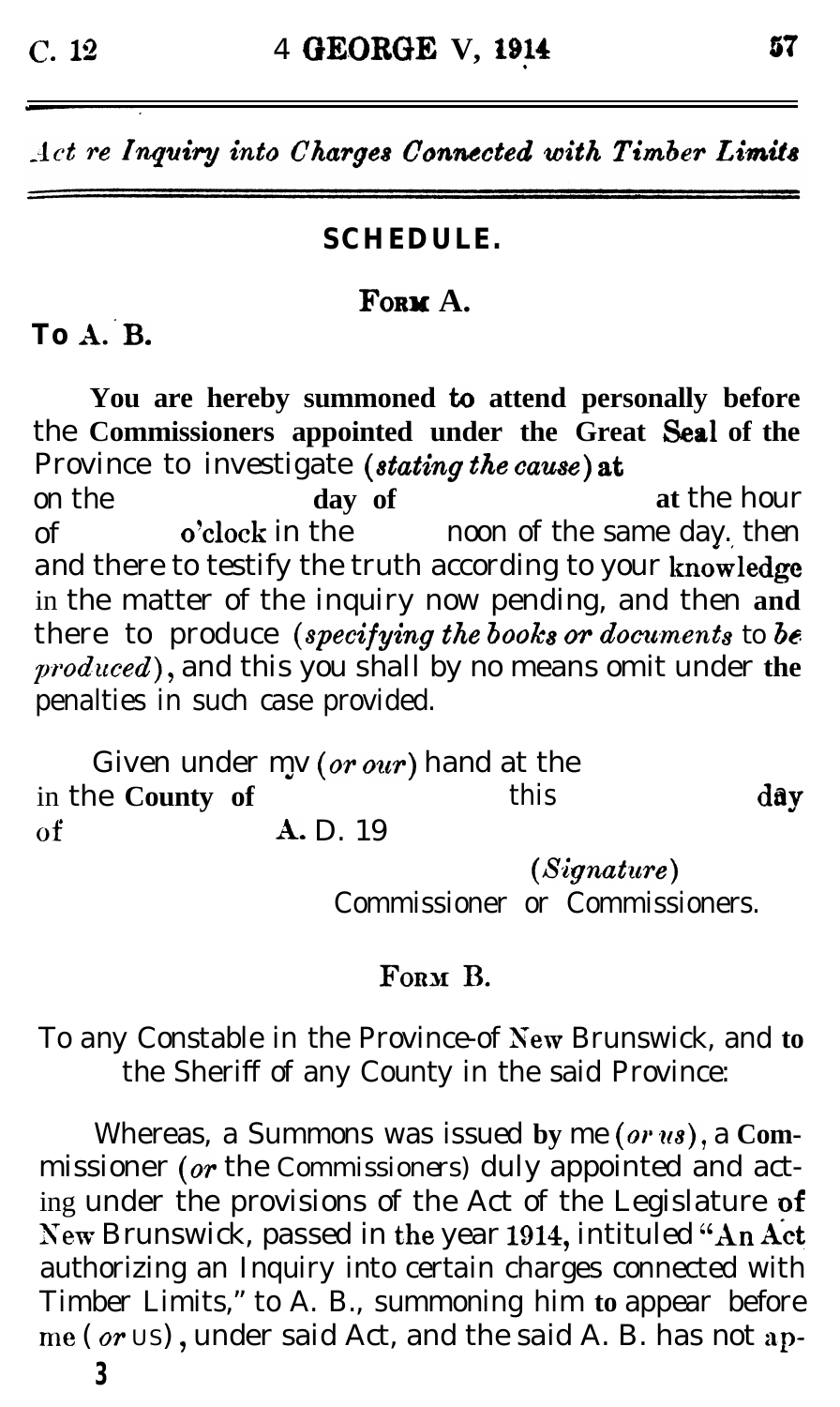peared in obedience to said Summons, and it has been **proved upon oath before me (***or us***) that said** Summons has **been** duly **served upon the said A. B. personally (or by lea?: ing** the *sum fop ~~~ with W. Z., an admit p~~~~n ai the last a.mf most umal place of abode of the said A. B., at \_*

*. in tk.County* **of ), and no excuse** having been offered to me (or us) which in my (or our) **opinion is sufficient for such neglect or refusal of the said**  $\overline{A}$ . **B.** to attend in obedience to said summons,  $I(\text{or } we)$ **hereby order and direct you to arrest the said A. B., wherever you may find him within the said Province, and to** bring him in custody before me (or us) at

**in the County of on the day of A. D. 19 at - o'clock in the noon, or at any place or time thereafter to which 1 (or we) shall have adjourned the hearing under the said** Commission.

**Given under my** (or our) hand this day **of A. D. 19 , at the in t)he County of**

*(s~g~a~t~~e)*

**'Commissioner or Commissioners.** 

### FORM C.

**A. B., being before me (UT 218) 9 a Commissioner (o** the Commissioners) duly appointed and acting under the provisions of the Act of the Legislature of New Brunswick passed in the year 1914, intituled "An Act authorizing an inquiry into certain charges connected with Timber Limits," **on this day of A. D. 19 , at in the County of continued** to **in the County of <sup>9</sup> refused to take oath** *(07'*  $make$  *affirmation*) as a witness before me (or *us*) as required by said Act; (or,) and having taken the oath or made affirmation as required by law, refused to answer the following

c